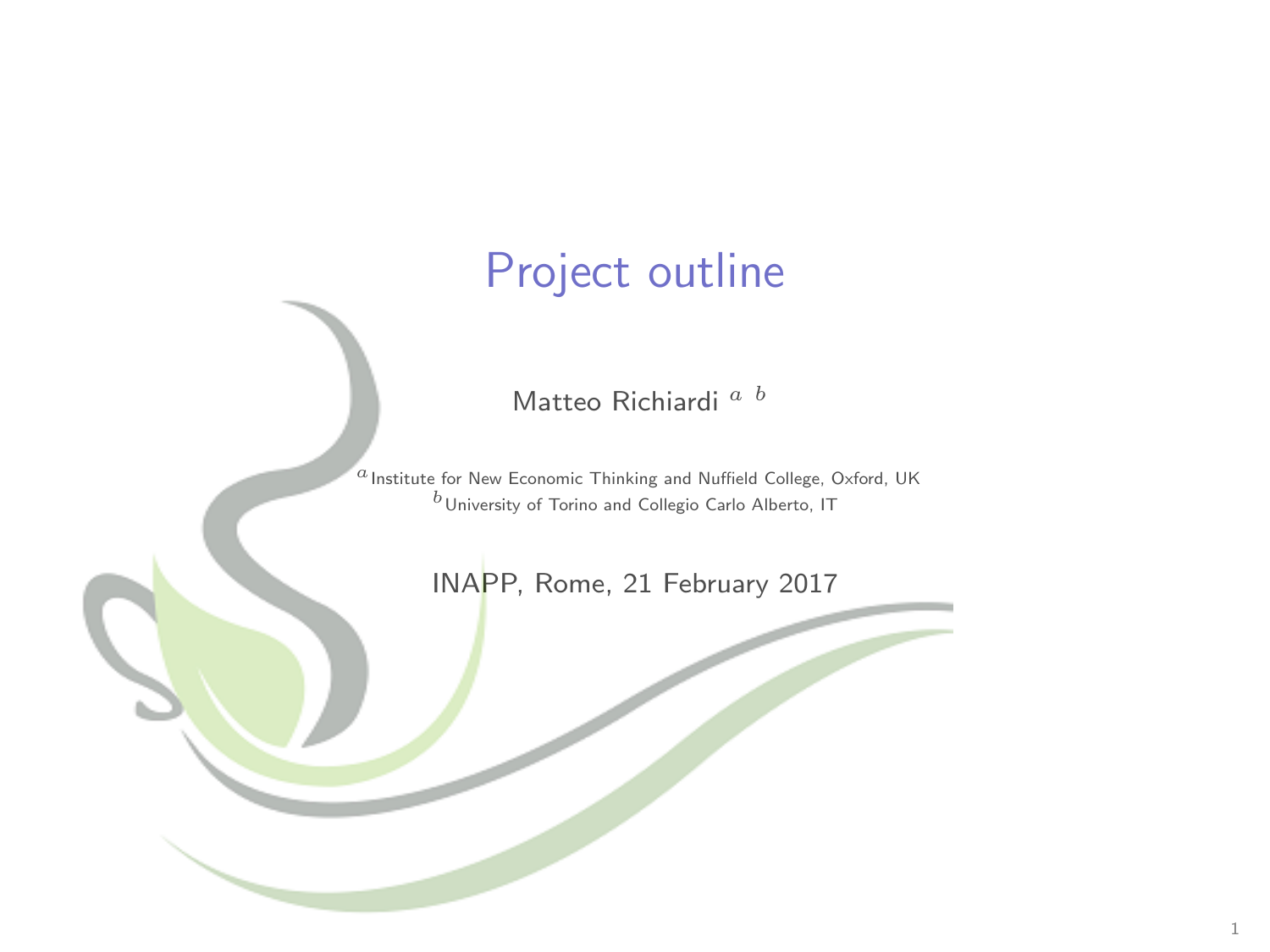# **Objectives**

# Build a tool to

- **0** Forecast aggregate variables under various scenarios.
- <sup>2</sup> Perform counterfactual policy evaluation.
- <sup>3</sup> Analyse individual heterogeneity and uncertainty over life course trajectories: inequality, social mobility, insecurity.

<sup>4</sup> Communicate with stakeholders (policy makers, media, general public).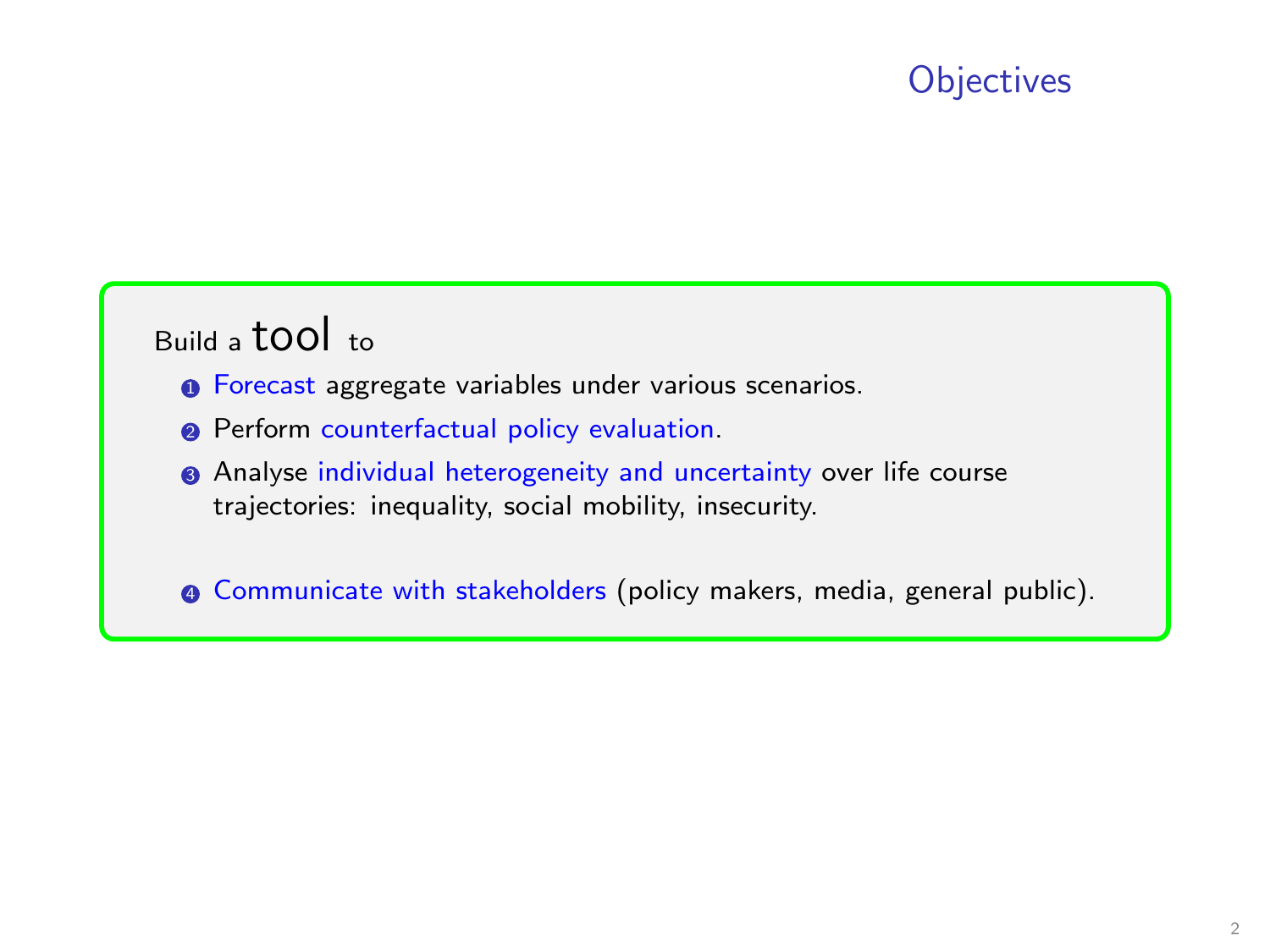# Objectives /1

**O** Forecast the medium- and long-run evolution of key variables.

| <b>Type of projections</b><br>/Projections model | <b>Judgmental</b><br>approach<br>(target or<br>scenarios) | <b>Time</b><br>extrapolation<br>approach | <b>Regression</b><br>approach | Cohort<br>based<br>approach      | <b>Additional</b><br>modules <sup>*</sup> |
|--------------------------------------------------|-----------------------------------------------------------|------------------------------------------|-------------------------------|----------------------------------|-------------------------------------------|
| <b>Algeria</b>                                   | x                                                         |                                          |                               |                                  |                                           |
| <b>Asian Development Bank</b>                    |                                                           |                                          | $\overline{x}$                |                                  |                                           |
| <b>Australia Bureau of</b>                       |                                                           | X                                        |                               |                                  |                                           |
| <b>Statistics</b>                                |                                                           |                                          |                               |                                  |                                           |
| <b>Australia GPG</b>                             |                                                           |                                          |                               | x                                |                                           |
| <b>Bolivia</b>                                   | X                                                         |                                          |                               |                                  |                                           |
| Canada                                           |                                                           | x                                        |                               |                                  |                                           |
| <b>CELADE</b>                                    | x                                                         |                                          |                               |                                  |                                           |
| <b>European Central Bank</b>                     |                                                           |                                          | X                             | $\overline{\mathbf{x}}^{\cdots}$ |                                           |
| <b>European Commission</b>                       |                                                           |                                          |                               | X                                | x                                         |
| <b>EUROSTAT</b>                                  | $\mathbf x$                                               |                                          |                               |                                  |                                           |
| <b>France</b>                                    |                                                           | x                                        | X                             |                                  | X                                         |
| Haiti                                            | x                                                         |                                          |                               |                                  |                                           |
| <b>Hong Kong</b>                                 |                                                           | x                                        |                               |                                  |                                           |
| <b>ILO</b>                                       | X                                                         | x                                        |                               |                                  |                                           |
| <b>Ireland</b>                                   | x                                                         |                                          |                               |                                  |                                           |
| <b>Mexico</b>                                    |                                                           |                                          |                               | x                                |                                           |
| <b>New Zealand</b>                               | x                                                         |                                          |                               |                                  |                                           |
| <b>OECD</b>                                      |                                                           |                                          |                               | x                                | $\overline{\mathbf{x}}$                   |
| <b>Singapore</b>                                 |                                                           | x                                        |                               |                                  |                                           |
| <b>Spain</b>                                     |                                                           |                                          | X                             | $\overline{\mathbf{X}}^{***}$    |                                           |
| <b>Sri Lanka</b>                                 | $\mathbf x$                                               |                                          |                               |                                  |                                           |
| <b>Switzerland</b>                               |                                                           |                                          | X                             |                                  |                                           |
| <b>Tunisia</b>                                   | x                                                         |                                          |                               |                                  |                                           |
| <b>United Kingdom</b>                            |                                                           | X                                        | X                             |                                  |                                           |
| <b>USA</b>                                       |                                                           | X                                        |                               |                                  |                                           |

Figure: Projection methods (Houriet-Segart and Pasteels, 2011) 3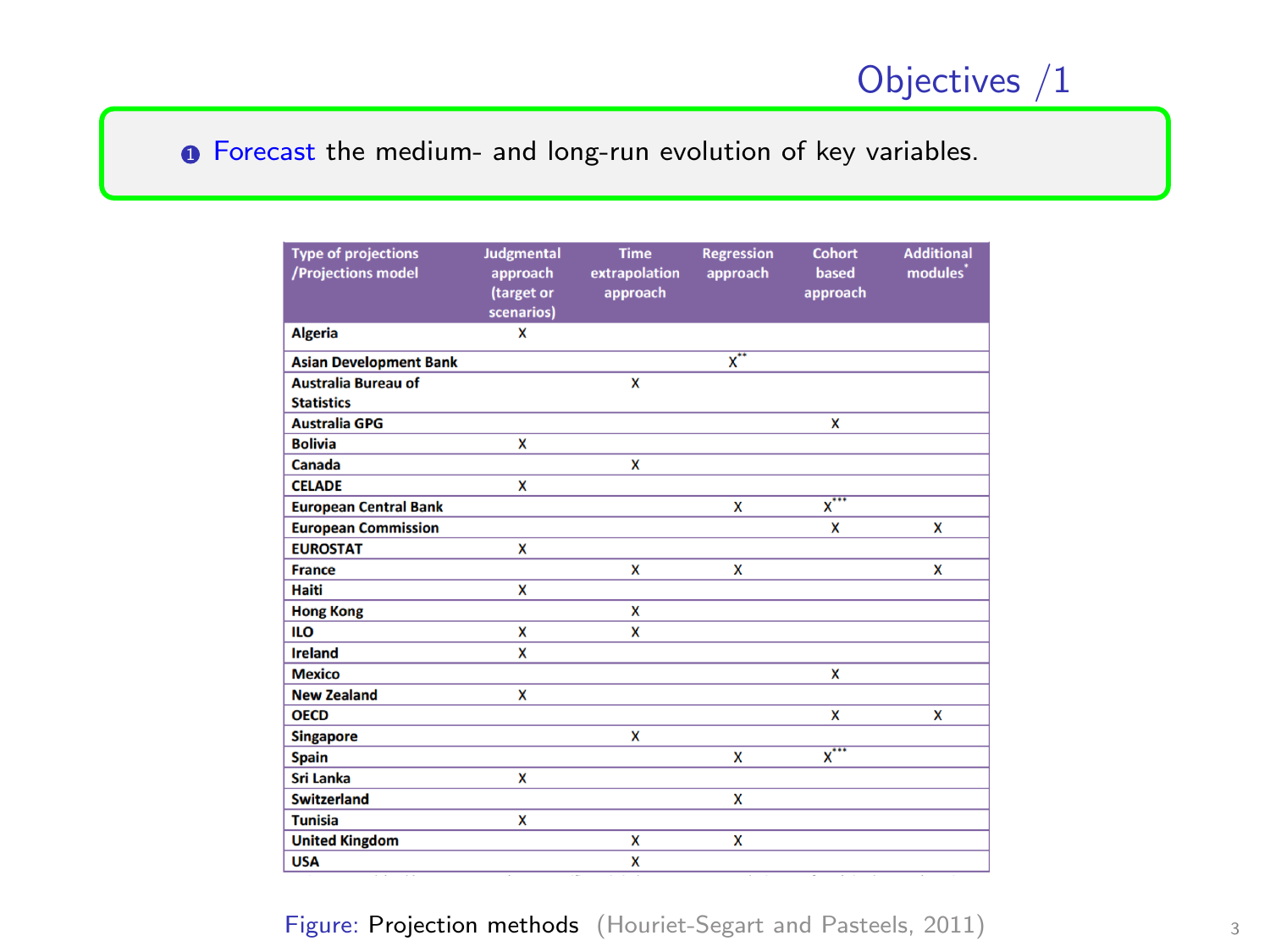# Objectives /2

**2** Construct counterfactuals for policy analysis (in particular: fiscal policies).



Figure: EUROMOD is a tax-benefit microsimulation model for the European Union that enables researchers and policy analysts to calculate, in a comparable manner, the effects of taxes and benefits on household incomes and work incentives for the population of each country and for the EU as a whole.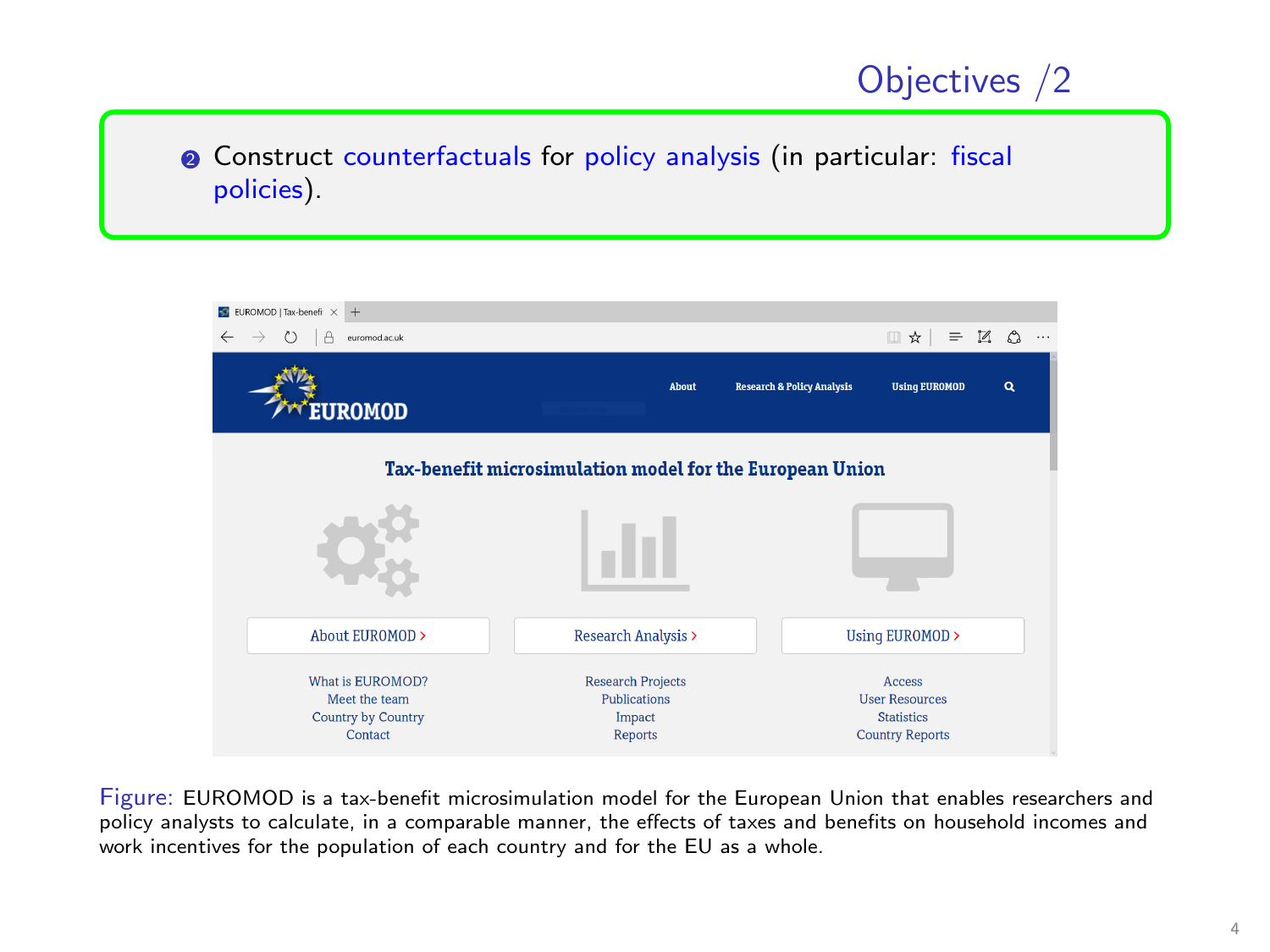**3** Analise heterogeneity and uncertainty in the labour market: *inequality* and insecurity.

- There is a growing perception that economic insecurity, possibly even more than inequality, is a major concern for individuals (Stiglitz et al., 2009; Hijzen and Menyhert, 2016).
- Economic insecurity refers to the uncertainty surrounding individual trajectories over time, associated to hazards like unemployment, illness, widowhood, disability and old age – the hazards identified in Clause 25 of the UN Universal Declaration of Human Rights (Osberg, 2015).

#### Article 25: Right to an adequate standard of living

Everyone has the right to a standard of living adequate for the health and well-being of himself and of his family, including food, clothing, housing and medical care and necessary social services, and the right to security in the event of unemployment, sickness, disability, widowhood, old age or other lack of livelihood in circumstances beyond his control. Motherhood and childhood are entitled to special care and assistance. All children, whether born in or out of wedlock, shall enjoy the same social protection.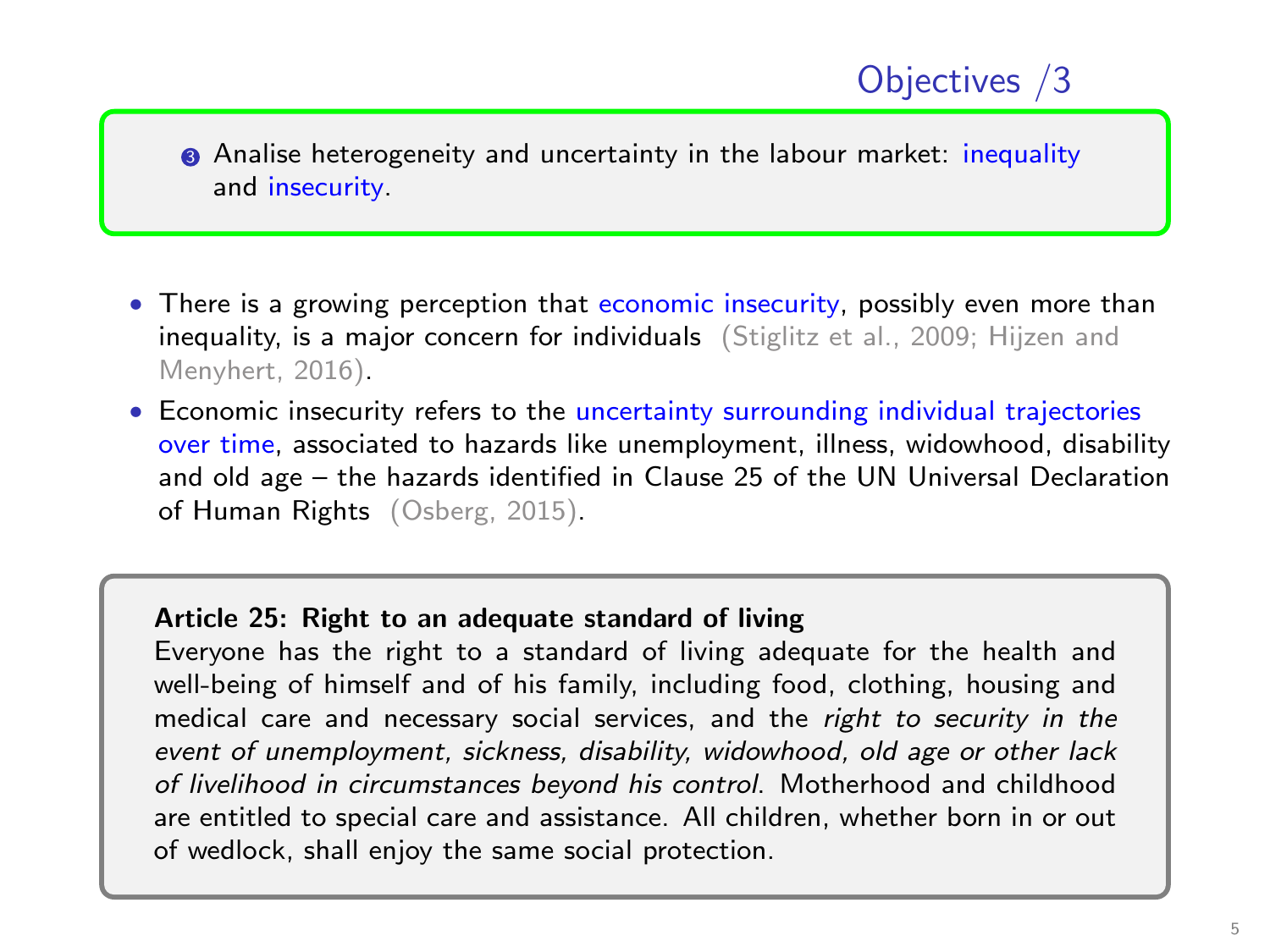# Insecurity /1

- Objective measures of economic insecurity are starting to appear in the official statistics.
- The OECD assesses labour market insecurity as the expected cost of job loss (Hijzen and Menyhert, 2016), based on  $(i)$  the probability of becoming unemployed, (ii) the expected duration of unemployment, and (iii) the degree to which unemployment benefits compensate for lost earnings during unemployment.



Figure: Unemployment risk is defined as the probability of becoming unemployed times the duration of unemployment, for employed individuals. Labour market insecurity is defined as unemployment risk minus unemployment insurance. OECD, 2016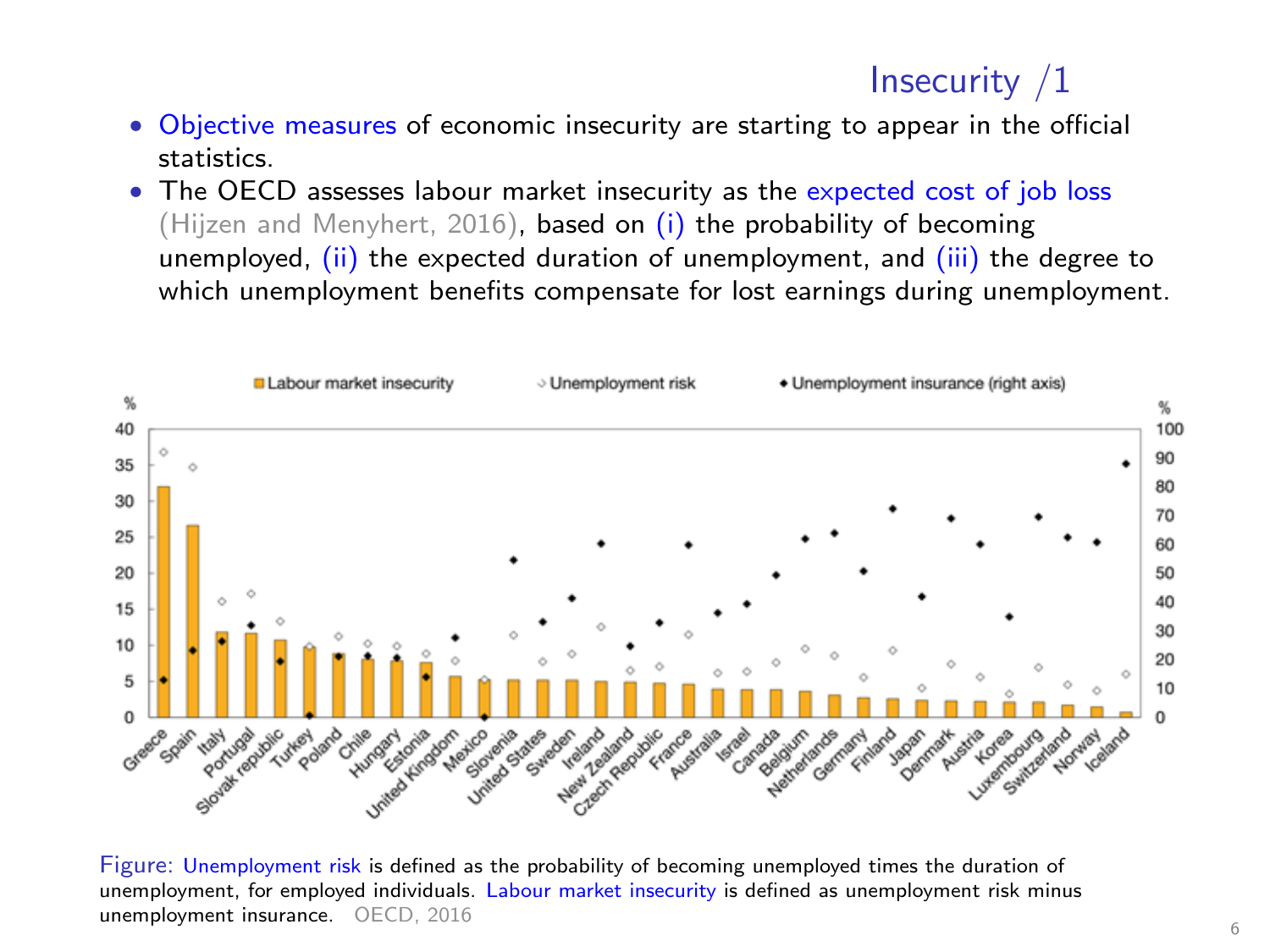# Insecurity /2

This measure however:

- i is computed at an aggregate level,
- ii only looks at the short term (i.e. the first unemployment spell)
- iii only considers individual labour market earnings and unemployment insurance,
- iv only focuses on the employed workforce,
- v disregards the interaction of labour market and other life course events (eg. household formation and dissolution).
	- Hacker et al. (2014) construct an Economic Security Index on U.S. data, by looking at year-to-year substantial changes in available household resources and expenditure shocks (medical expenses).
	- This index has the advantage of being computed at an individual level and considering a wide range of income sources, although it also suffers from the problem of looking only at what happens in the short term.
	- Berton et al. (2009, 2012) look, on Italian administrative data, at individual past histories (extending 6 years backwards).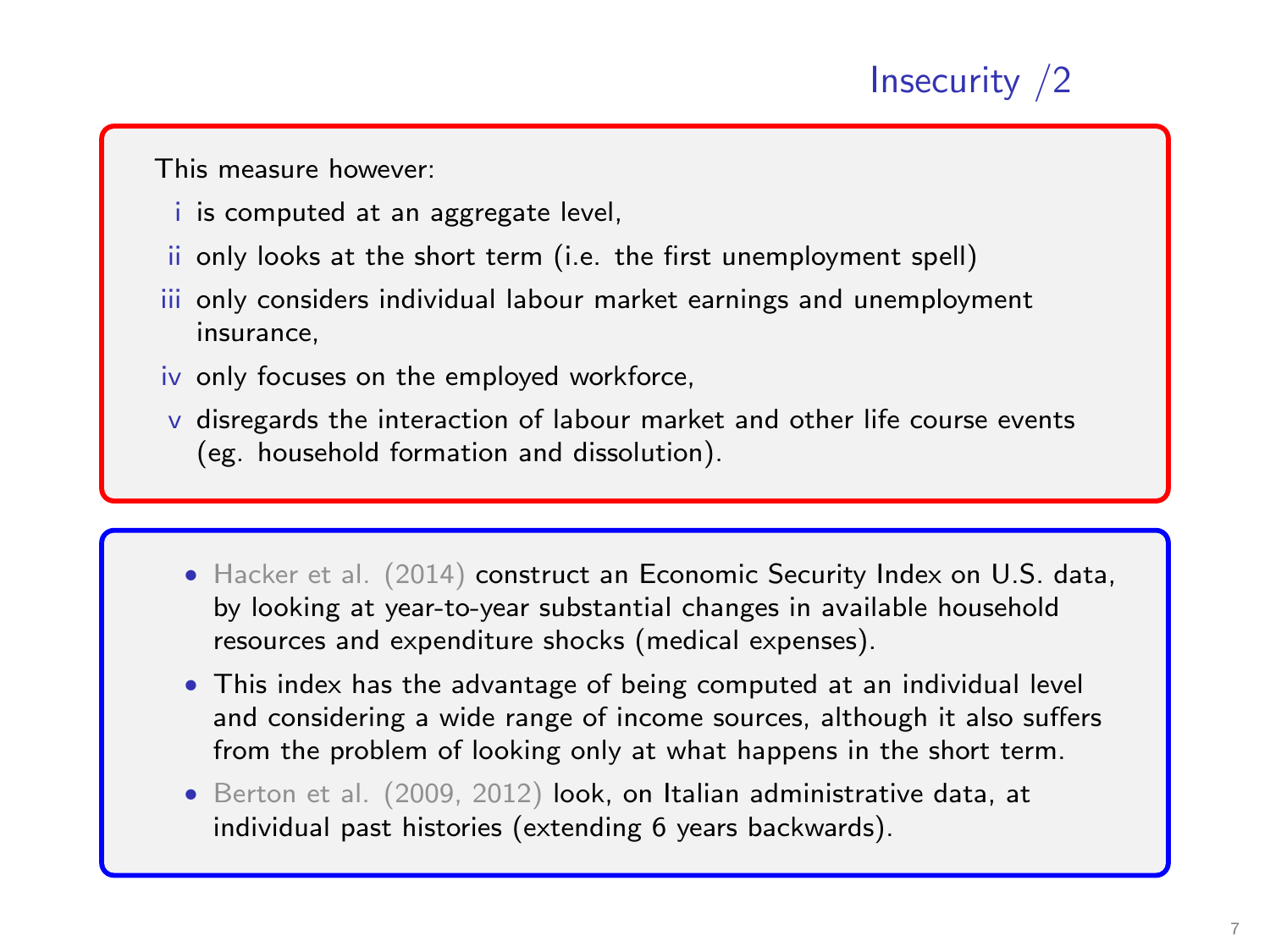## Aim of the project

Build a tool for the evaluation of individual and household prospects in the short, medium and long run, taking into account population change, individual life course events (education, household composition), labour supply (at the extensive and the intensive margin) and labour demand dynamics, and the incentives provided by fiscal and social policies.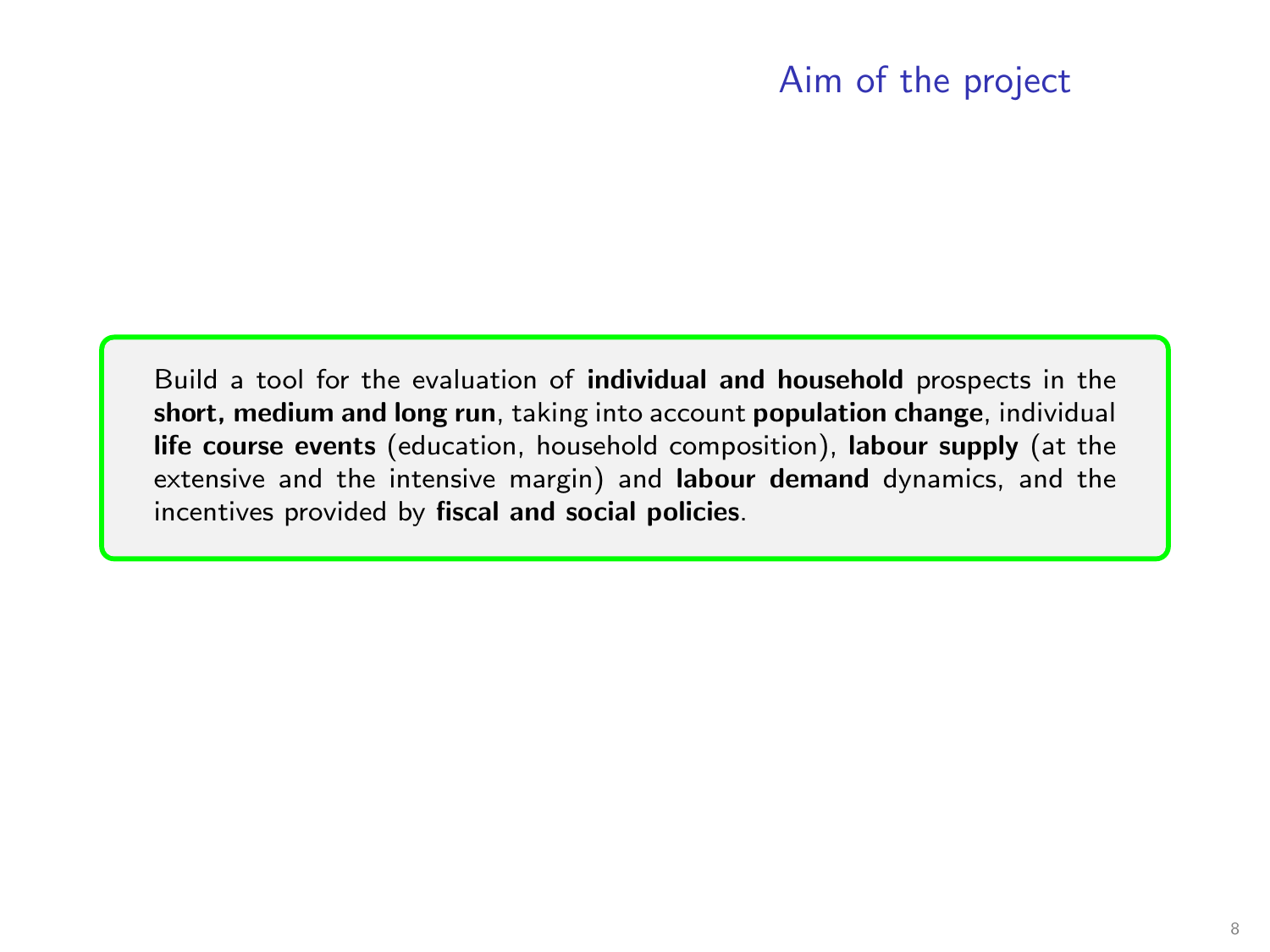### Research questions

- **1** What are the effects of demographic change (population ageing and immigration) on inequality/insecurity?
- What are the effects of assortative mating on inequality/insecurity?
- <sup>3</sup> What are the redistributive effects of the tax and benefit systems (both current and prospective)?
- <sup>4</sup> What behavioural responses in both labour demand and labour supply do they trigger?
- **6** What is the level of economic insecurity associated to specific sub-groups of the population?
- **6** What fiscal policies can be devised to reduce inequality/insecurity?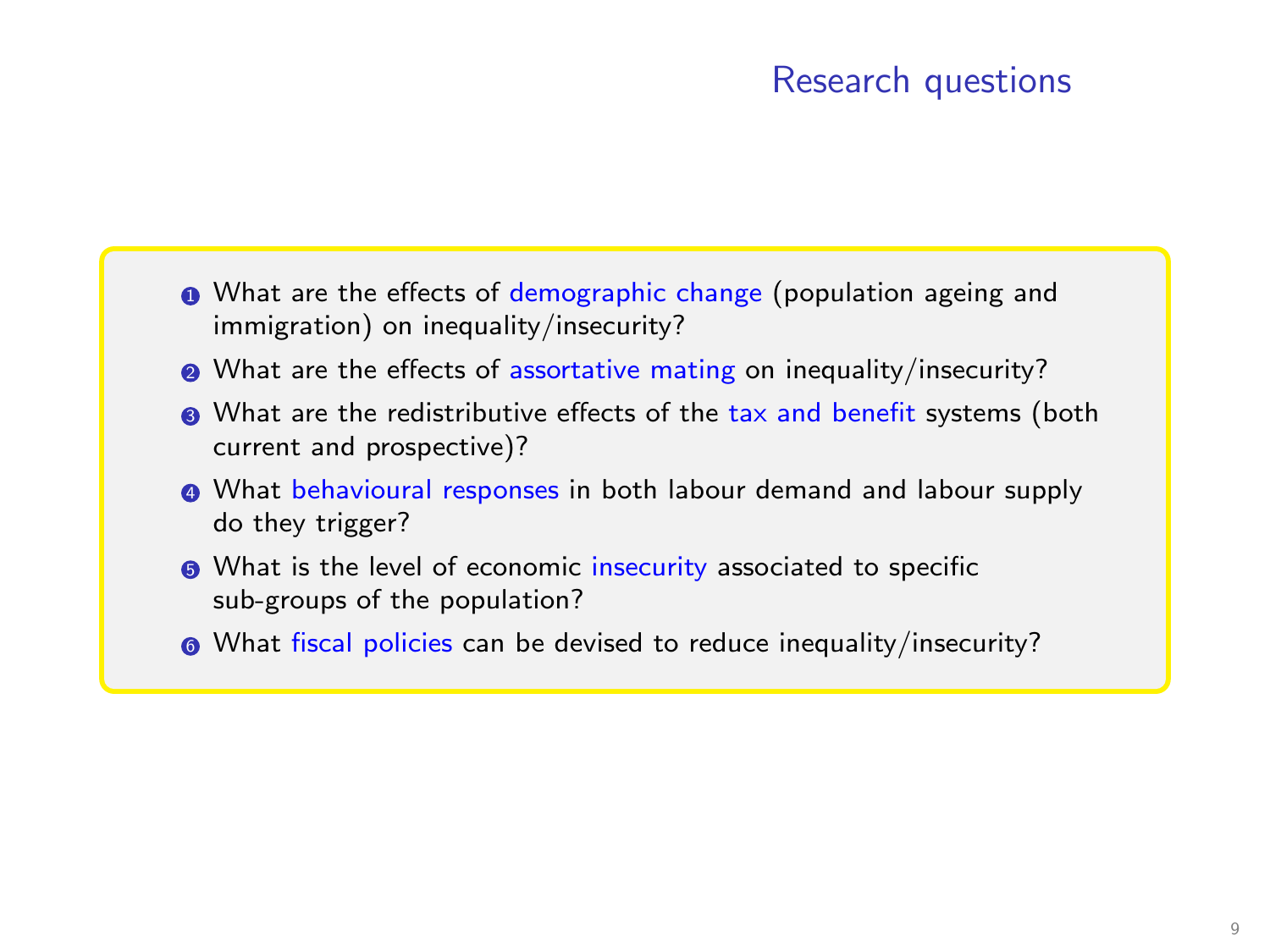# Methodology

# Dynamic microsimulation

- Different life course events are simulated.
- $\bullet$  Each of  $K$  processes is estimated at an individual level and possibly feeds back into the other processes, in the simulation:

$$
y_{k,i,t} = f(y_{1,i,t-1}, \dots, y_{K,i,t-1}; X_{i,t}, P_t)
$$
\n<sup>(1)</sup>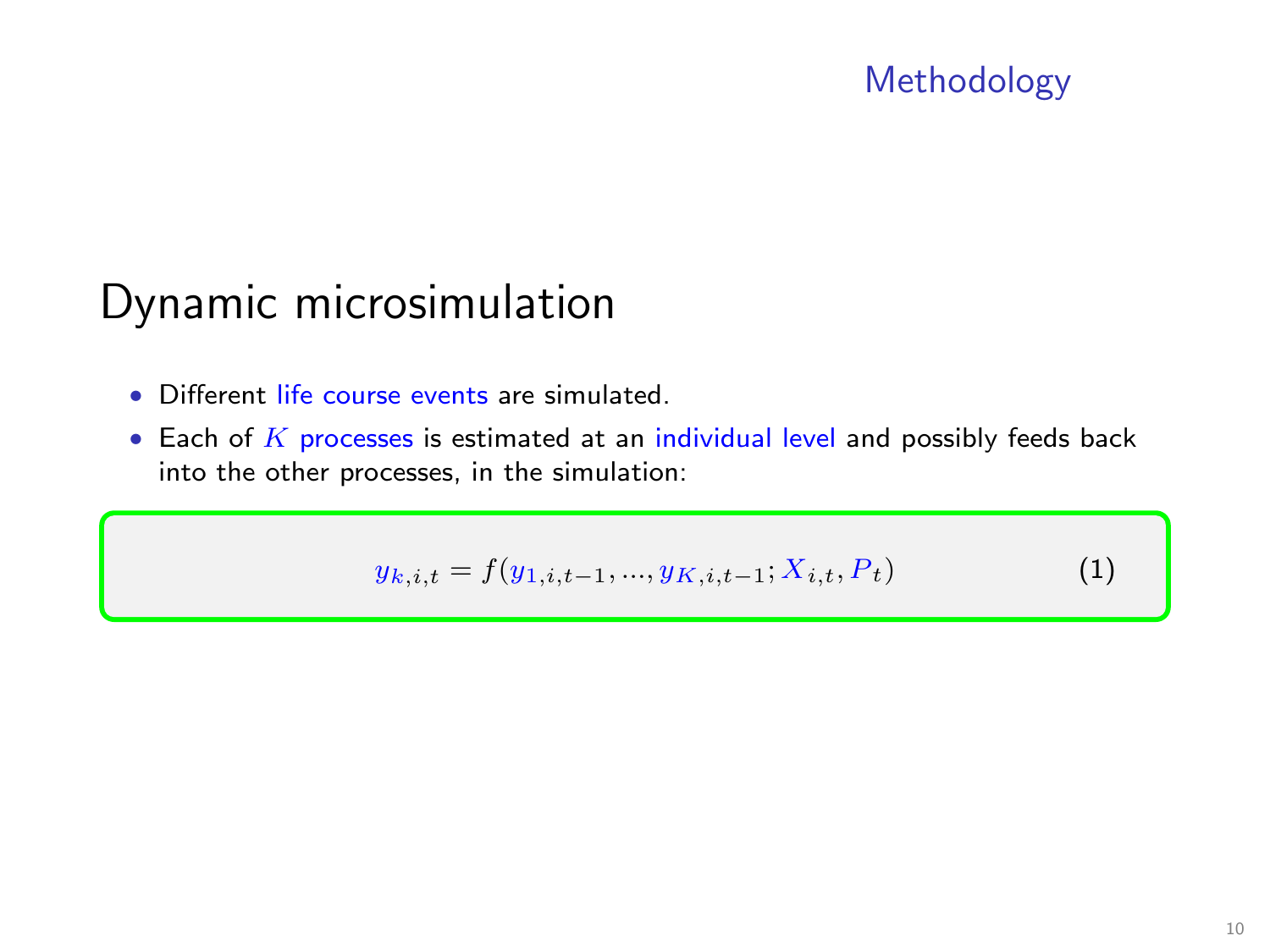#### Advantages of the microsimulation approach

- **1** Aggregation can be performed ex-post on any sub-population of interest (provided it can be identified using the variables included in the model).
- **2** The model provides projections on a set of variables  $y_1, \dots, y_K$ . This is valuable even if we are interested in just one outcome  $y_1$  (say, labour force participation): the model produces conditional forecasts of  $y_1$  given the evolution of other determinants  $y_2, ..., y_K$ , plus projections for the likely evolution of those determinants.
- $\odot$  Microsimulations allow for an integrated assessment of the uncertainty surrounding the projections, based on the uncertainty of the underlying estimates for all the different processes that compose the model.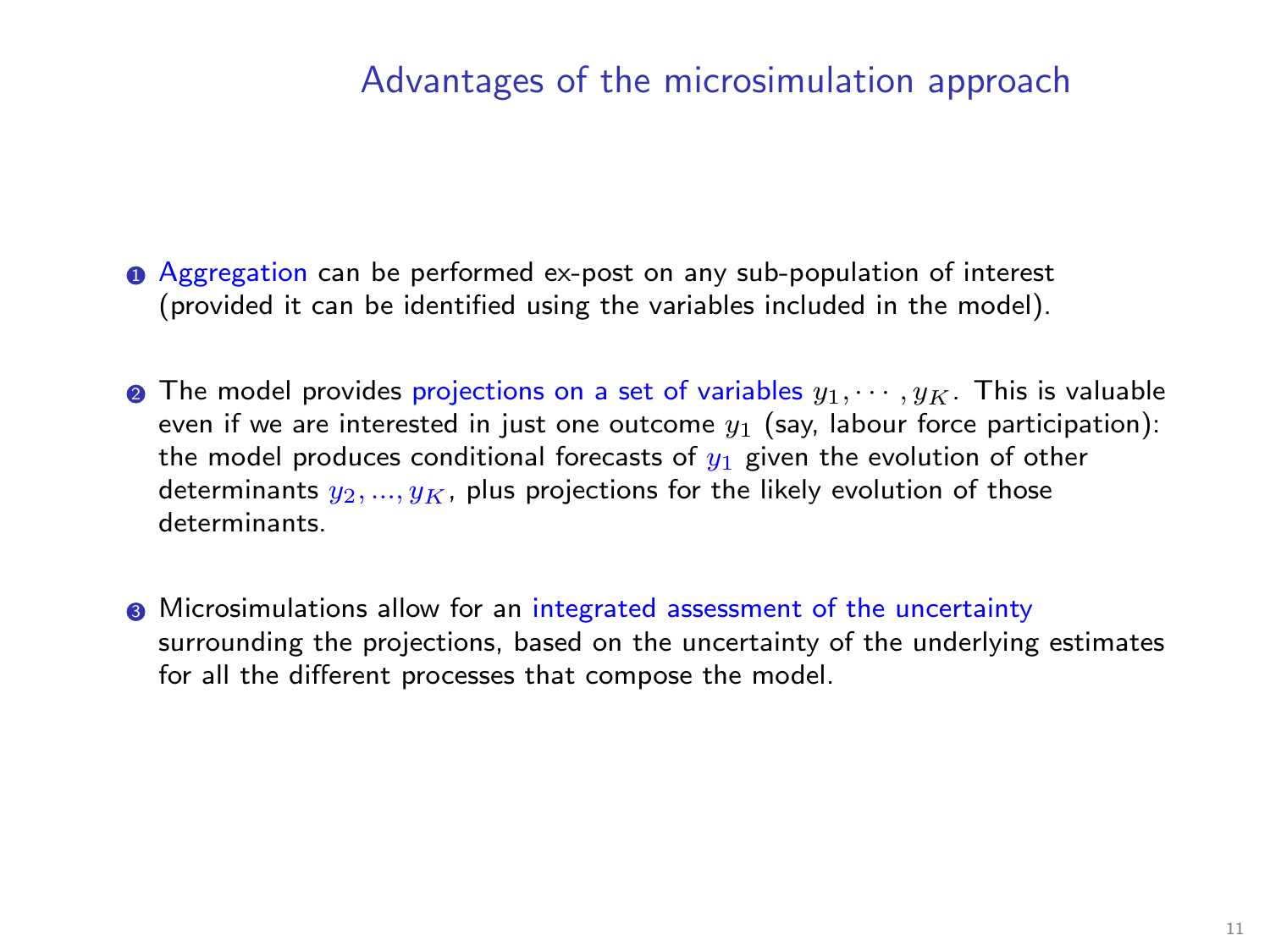# Model specifications

- Modular, extensible, flexible
- Open source
- Thoroughly documented
- Written in a common, general-purpose programming language
- Allowing use by non-experts through a simple GUI
- Comparative
- Validated by the scientific community

Strategy: incremental.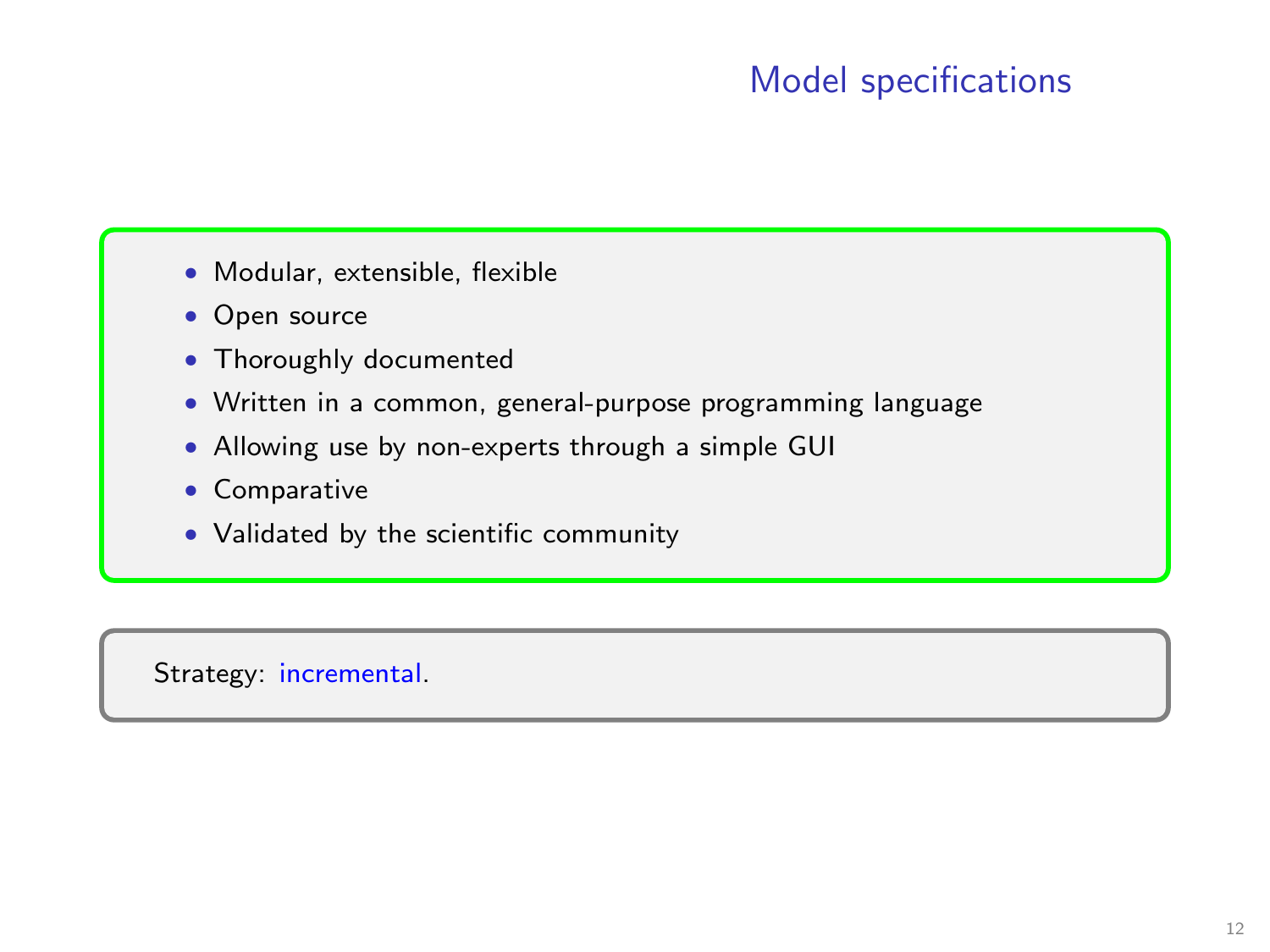## Model architecture



Figure: Model structure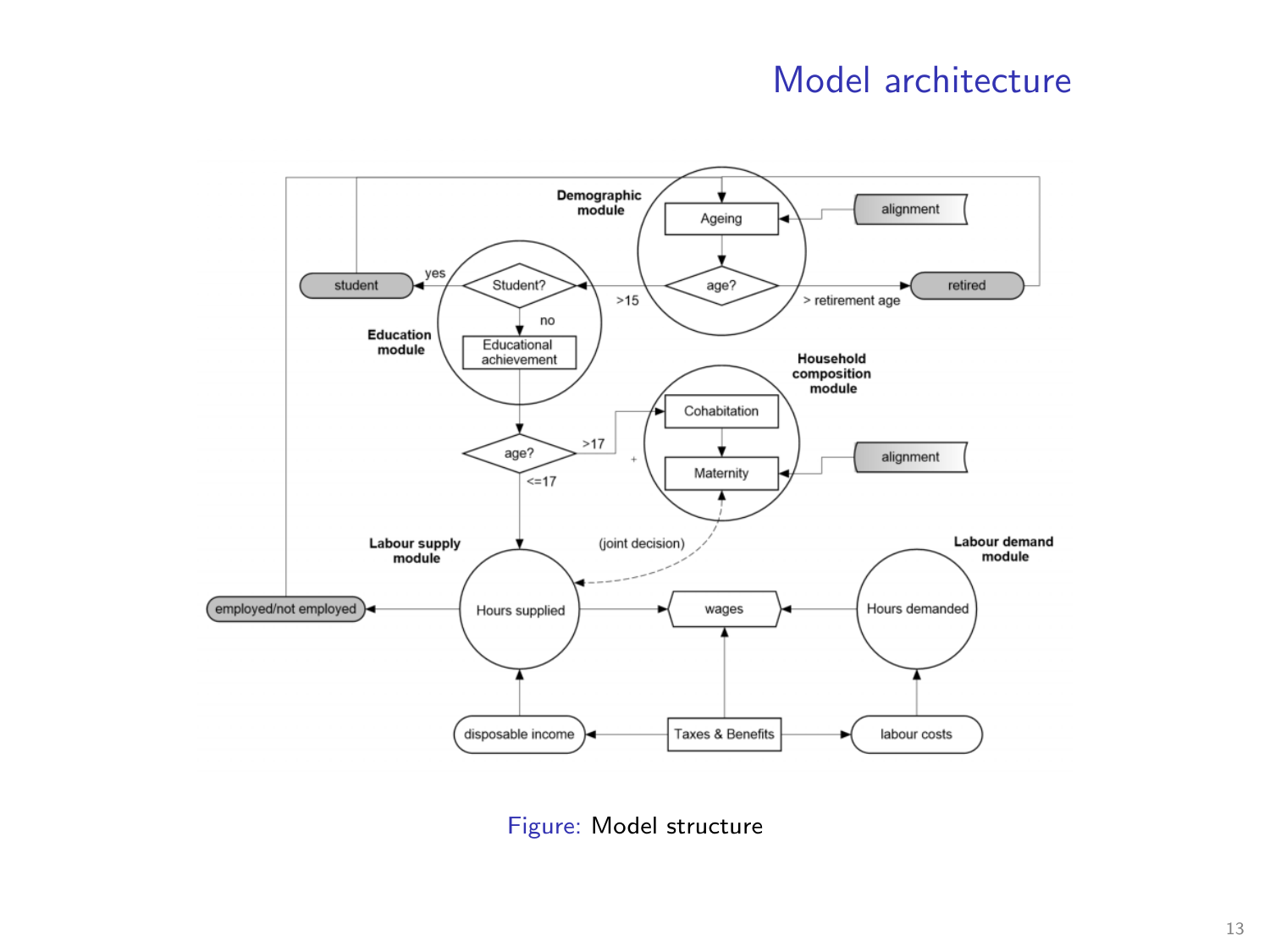### Variables

#### Individual:

- age
- gender
- education
- employment status
- number of hours worked
- (labour) earnings
- household id

#### Household:

- region
- list of persons id
- disposable income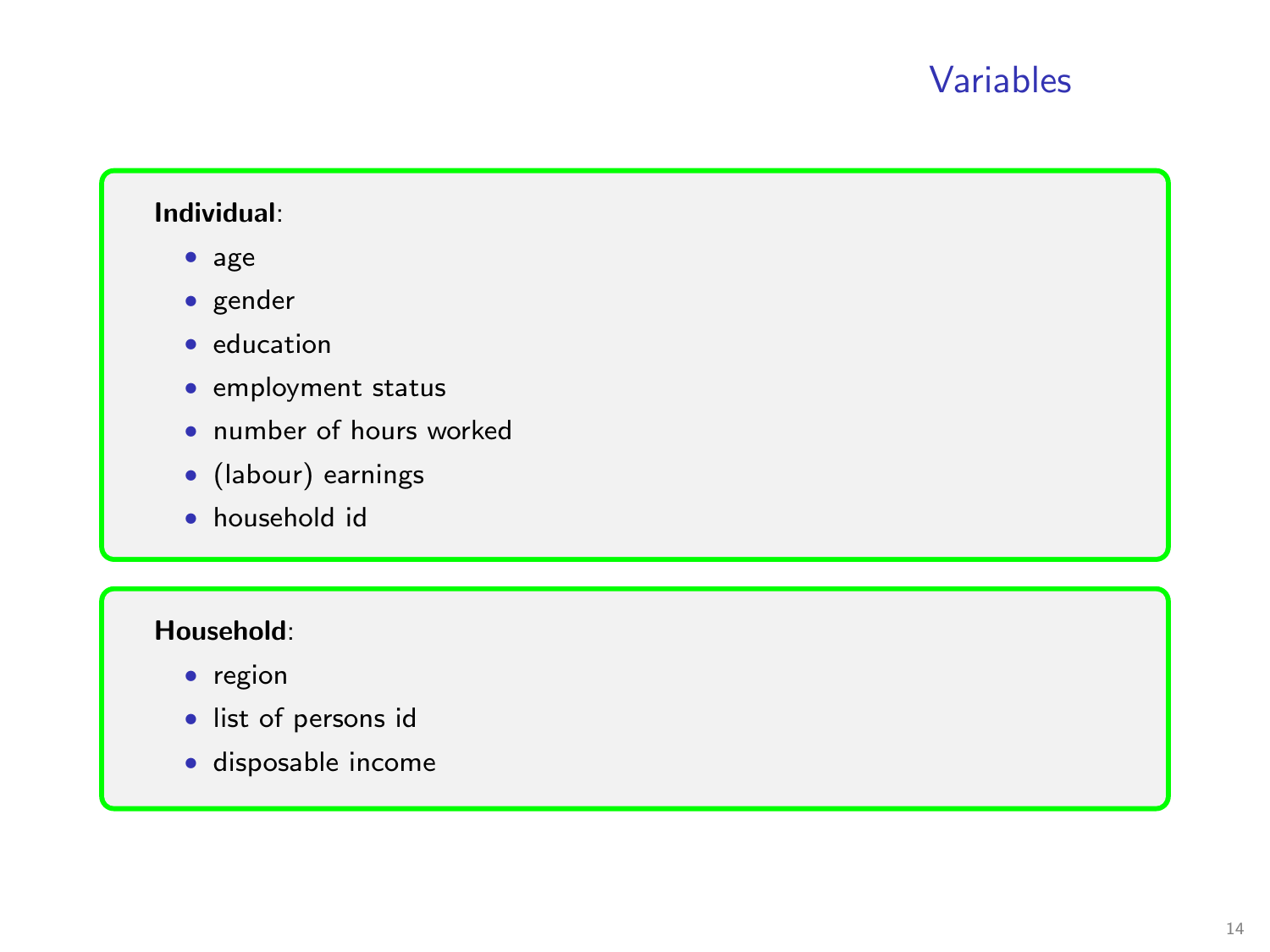### Labour supply-demand interaction

**n EXTENSIVE MARGIN: Each** household chooses participation/fertility on the basis of potential income.

- **A INTENSIVE MARGIN: Conditional on** participation, each household chooses the number of hours worked, again on the basis of potential income.
- **AGGREGATION: Hours of work and** labour costs are aggregated and compared with aggregate labour demand schedule.
- **ADJUSTMENT:** intercepts of potential income are adjusted according to excess demand/supply.



1-4 iterated until quantities and prices are sufficiently close to demand schedule.

• possibly segmented by region and education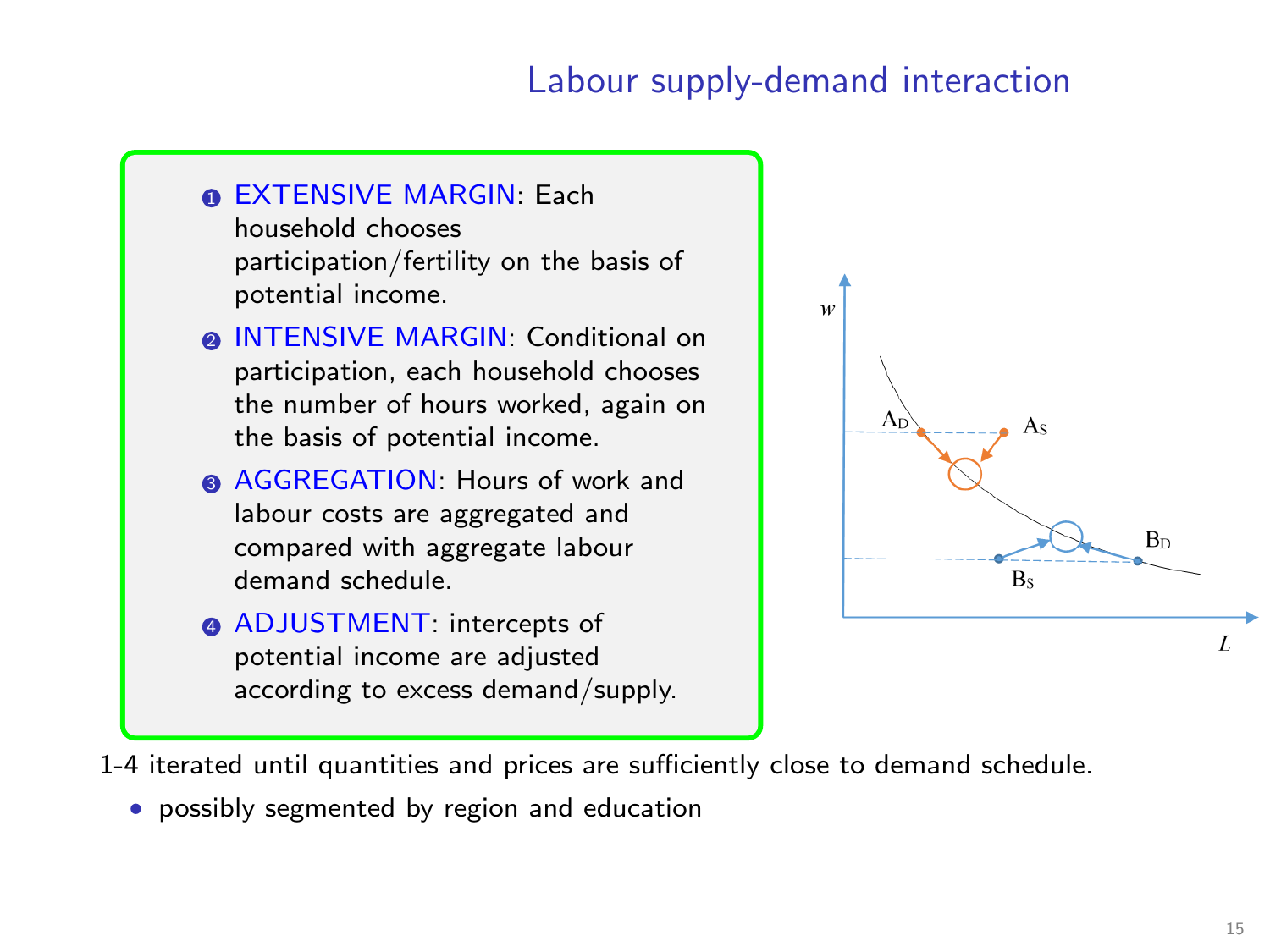Project acronym

- LABORsim ?
- MODEL-INAPP ?
- ...